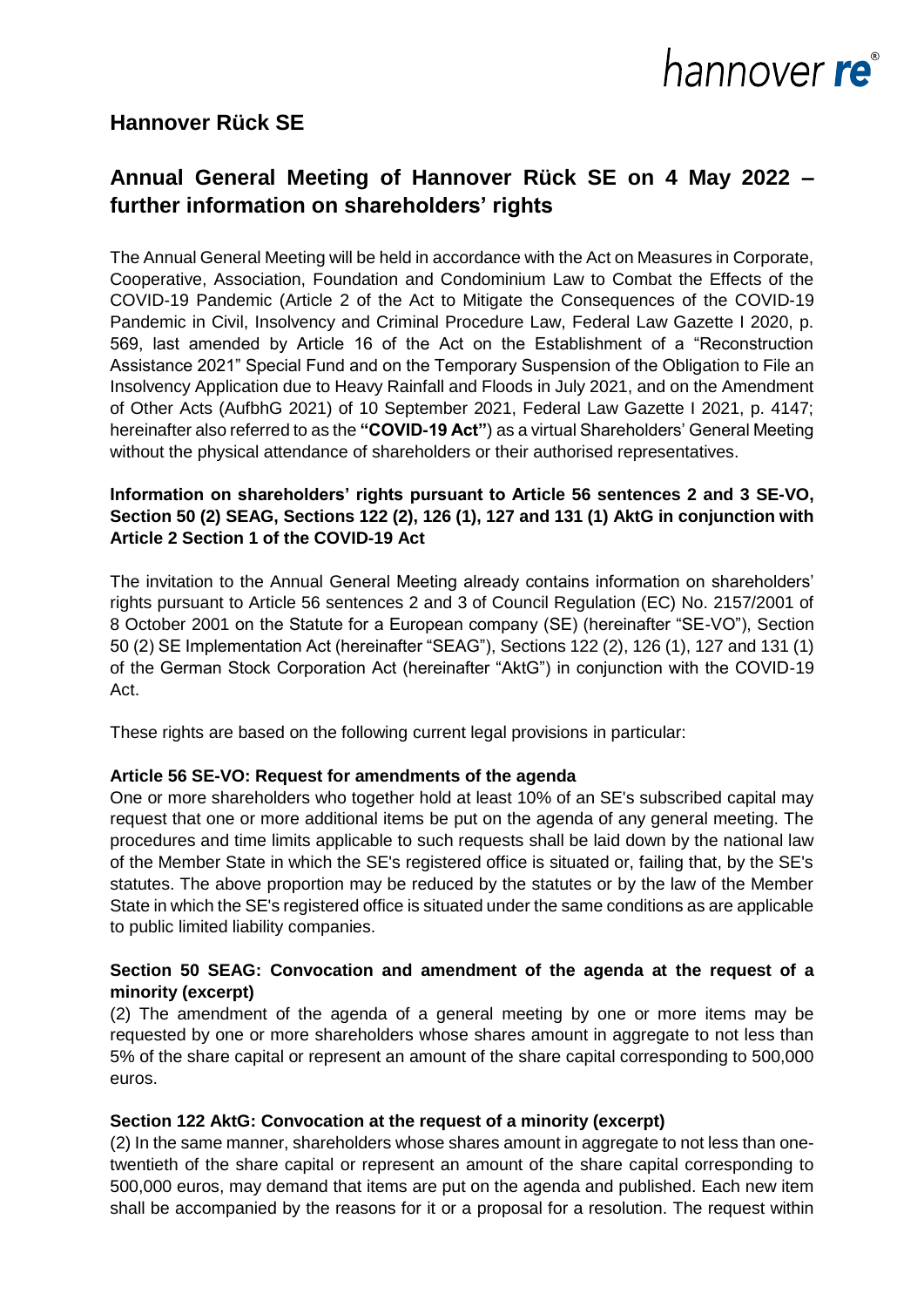the meaning of the first sentence must be received by the company at least 24 days, and in the case of listed companies at least 30 days, prior to the meeting; the day of receipt shall not be included in this calculation.

## **Section 124 AktG: Publication of requests for amendments; proposals for resolutions (excerpt)**

(1) If the minority has requested pursuant to Section 122 (2) that items be added to the agenda, these items shall be published either upon convocation of the meeting or immediately following receipt of the request. Section 121 (4) shall apply analogously; moreover, Section 121 (4a) shall apply analogously to listed companies. The notice shall be published and forwarded in the same way in which the meeting is convened.

## **Section 126 AktG: Shareholder motions**

(1) Motions by shareholders together with the shareholder's name, the grounds on which the motion is being proposed and any statement by management shall be made available to the persons entitled pursuant to Section 125 (1)–(3) under the conditions stated therein if at least 14 days before the meeting the shareholder sends to the address indicated in the notice convening the meeting a motion, including the reasons for it, counter to a proposal of the management board and supervisory board in respect of a particular item on the agenda. The date of receipt shall not be taken into account in this calculation. In the case of listed companies, the motions shall be made available via the company's website. Section 125 (3) shall apply accordingly.

(2) A countermotion and the reasons for it need not be made available if:

1. the management board, by reason of such communication, were to make itself criminally liable;

2. the countermotion resulted in a resolution of the general meeting which would be illegal or breached the articles of association;

3. the reasons given contain statements which are manifestly false or misleading in material respects, or which are libellous;

4. a countermotion of such shareholder based on the same facts and circumstances has already been made available with respect to a general meeting of the company pursuant to Section 125;

5. the same countermotion of such shareholder on essentially identical grounds has already been made available pursuant to Section 125 to at least two general meetings of the company within the past five years and at such general meetings less than one-twentieth of the share capital represented has voted in favour of this countermotion;

6. the shareholder indicates that he or she will neither attend nor be represented at the general meeting; or

7. within the past two years at two general meetings the shareholder has failed to submit or arrange to be submitted on his or her behalf a countermotion communicated by him or her.

The statement of the reasons need not be made available if it exceeds 5,000 characters in total.

(3) If several shareholders present countermotions in respect of the same subject matter pertaining to a resolution, the management board may combine such countermotions and the respective reasons given.

## **Section 127 AktG: Nominations by shareholders (excerpt)**

Section 126 shall apply analogously to a nomination by a shareholder for the election of a member of the supervisory board or external auditors. Such nomination need not be supported by a statement of the reasons for it. The management board also need not make such